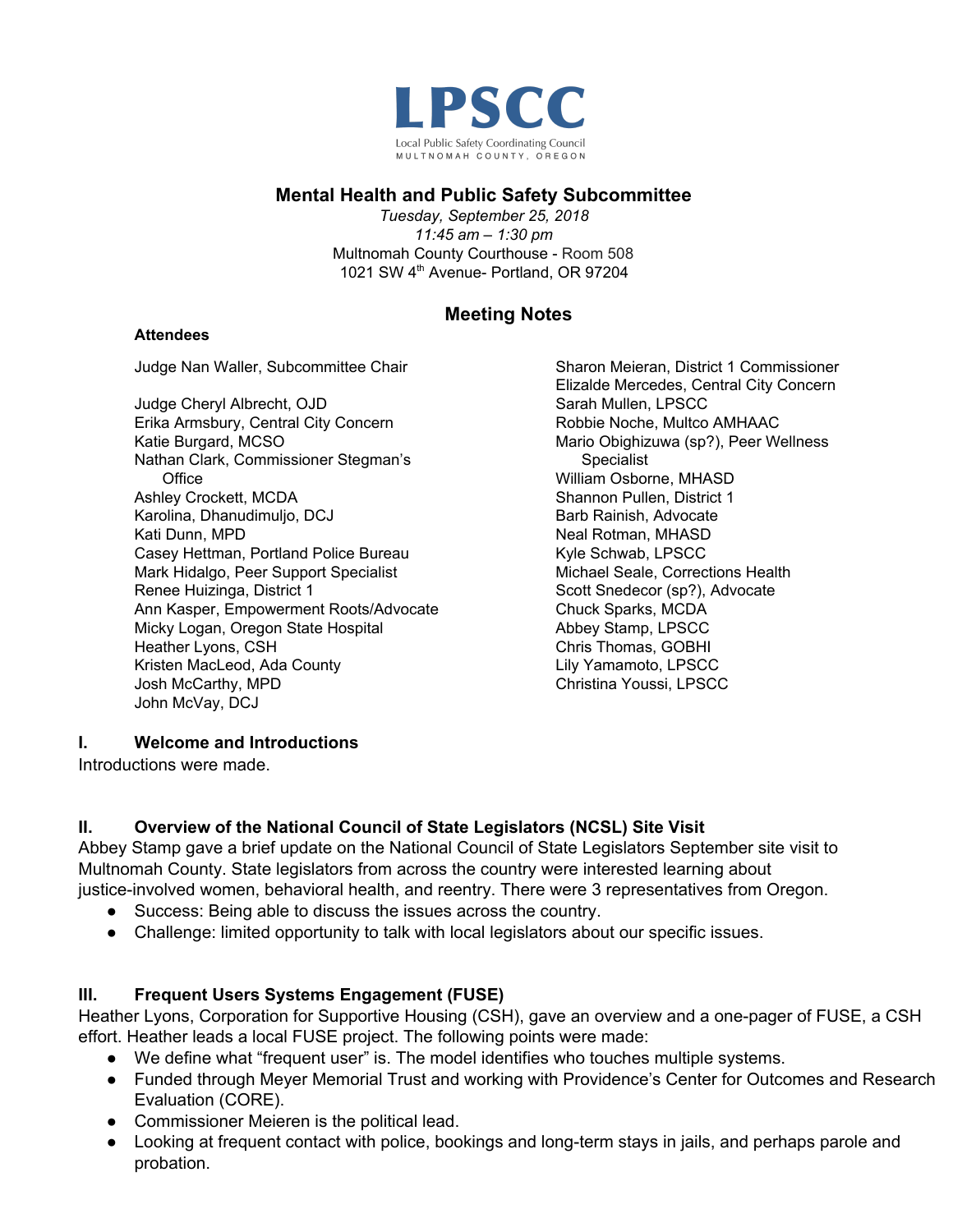

- Also looking at the homeless and health systems. Looking at utilization of medicaid and emergency departments and inappropriate ER admits. Engaging Unity as well.
- There was discussion about Aid & Assist and keeping people out of the State Hospital.
- Ann Kasper suggested using the term "vulnerable and resilient" to make more strength-based.
- CSH is also working with Health Systems (collaborative of hospitals).

The was some discussion about racial and ethnic disparities. An equity lens has been applied to who will will qualify for 2000 new units. Also working to connect to agencies and services that serve different populations. Meyer Memorial Trust also has a high priority for equity.

#### **IV. Behavioral Health Justice Reinvestment**

Lily Yamamoto gave an overview and handout about Behavioral Health Justice Reinvestment in Oregon. CJC is collecting data for analysis to present to legislators. Looking at both low-level misdemeanors and high-level offenders.

Ann Kasper asked that we keep people in mind who house their friends.

## **V. Diane Wade House Update**

Abbey Stamp and Sarah Mullen gave an update on the Diane Wade [House](https://multco.us/lpscc/diane-wade-house), an afrocentric transitional housing program for justice-involved women. The following points were addressed:

- The house is scheduled to open in late this year.
- Working on firming up processes and programming while site is under construction.
- Multnomah County is preparing to apply for community engagement funding through the MacArthur Safety and Justice Challenge.
- To assist with planning and engage individuals with lived experience, we held a listening session in April for justice-involved African women.
- There are 8 staff going through extensive training.
- We are building in evaluation.
- Can we include peers to ask them what they will evaluate?
- Aid and Assist and DCJ are the primary referrals.
- Length of stay will likely be between 90 days and 6 months.

Some advocates noted:

- Housing for couples is needed, too.
- Need to implement tools for people with disabilities.

#### **VI. Mental Health Court and Aid & Assist Docket Updates**

Judge Nan Waller noted Mental Health Court and A&A Dockets are facing significant challenges. Due to budget constraints and the ending of the SAMHSA grant, staff are being cut, including a Mental Health case manager and a Forensic Diversion staff member. Capacity for these programs is being greatly reduced. The following points were addressed:

- MHASD has been carrying some of the costs of the rapid evaluations.
- Oregon State Hospital is fuller than it has ever been.
- Judge Waller thinks we need a CHIERS van that responds to Mental Health.
- Ann Kasper noted OCAC advises OHA and suggested advocating for funding.